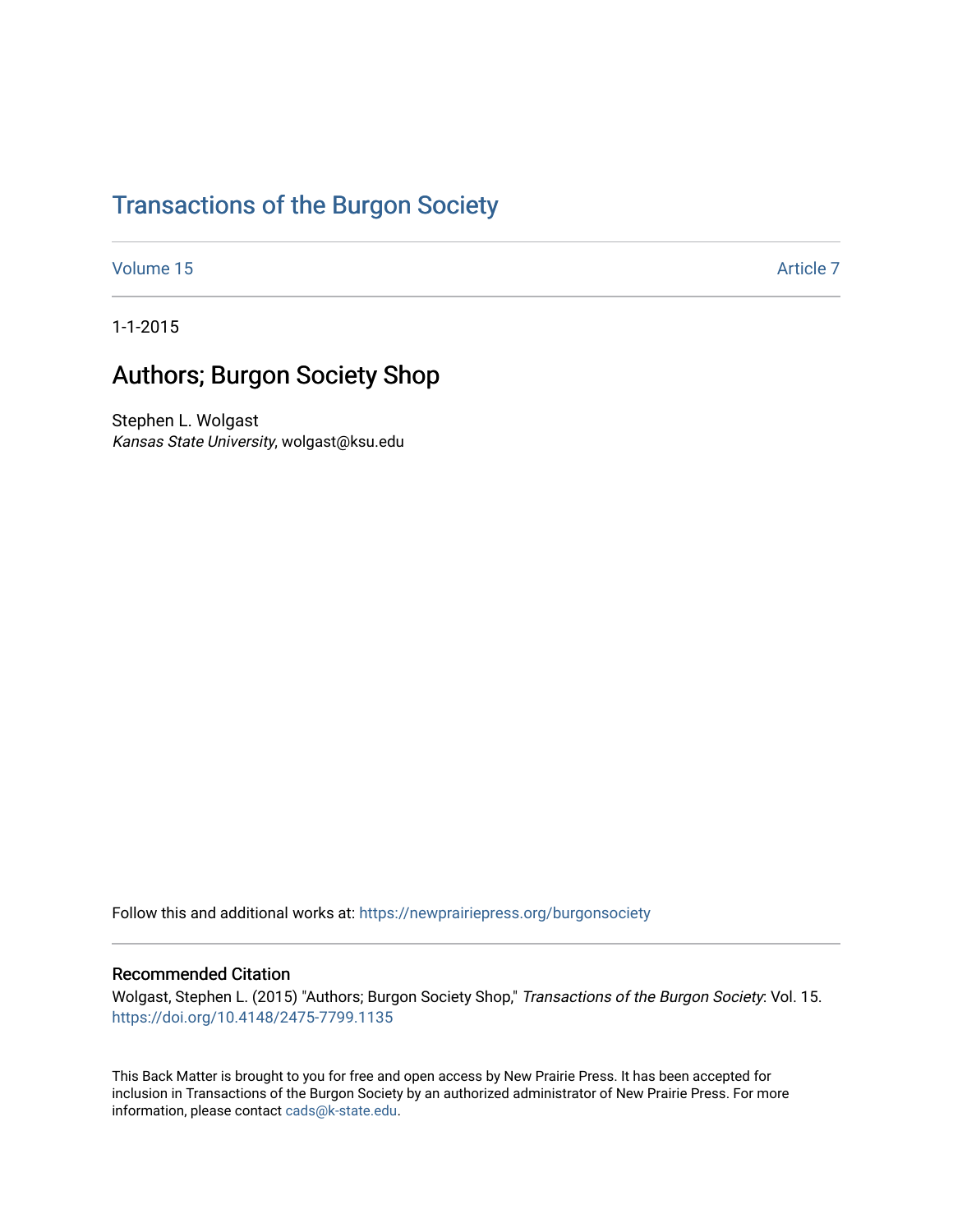### **Authors**

**Bruce Christianson**, MSc (Victoria, NZ), DPhil (Oxon), FNZMS, FBS, is Professor of Informatics at the University of Hertforshire. He has been Dean of Studies of the Burgon Society since 2003, and wrote most recently about purple blood and snail mucus at Queen's College, Oxford in Volume 12.

**Jonathan C. Cooper**, BSc (St And), PhD (Central Lancs), FRGS, FBS, is Senior Lecturer in Sustainable Technology and Geography at Harper Adams University. He previously wrote about Scotland in Volumes 10 and 12 and about the Ionian Academy in Volume 14.

**John N. Grant**, BA (StFX), MA (UNB), BEd, MEd (Dalhousie), EdD (Toronto), FBS, now retired, was a professor in the Faculty of Education at St Francis Xavier University in Antigonish, Nova Scotia. He wrote about Dalhousie University in Volume 9.

**Joan Kendall** qualified in Printed Textile Design and Technology at the Union of Lancashire and Cheshire Institutes. She is a member of the Costume and Textile Societies and has a particular interest in the cut and construction of historic dress. Joan was Founder and Head of the Textile Conservation Group at Hatfield House, Hertfordshire until closure, and is currently Textiles Consultant to The Marquess and Marchioness of Salisbury.

**Kenneth L. Suit, Jr**, BA (Baylor), MFA (Ohio), FBS, is Associate Professor of Film Studies in the School of Arts and Humanities at Milligan College, Tennessee. He was elected to Fellowship in 2015.

**Sandra Wearden**, MA (Lancaster), FBS, PhD Researcher at the Department for Educational Research, Lancaster University. Currently researching degree ceremonies in higher education. She was elected to Fellowship in 2015.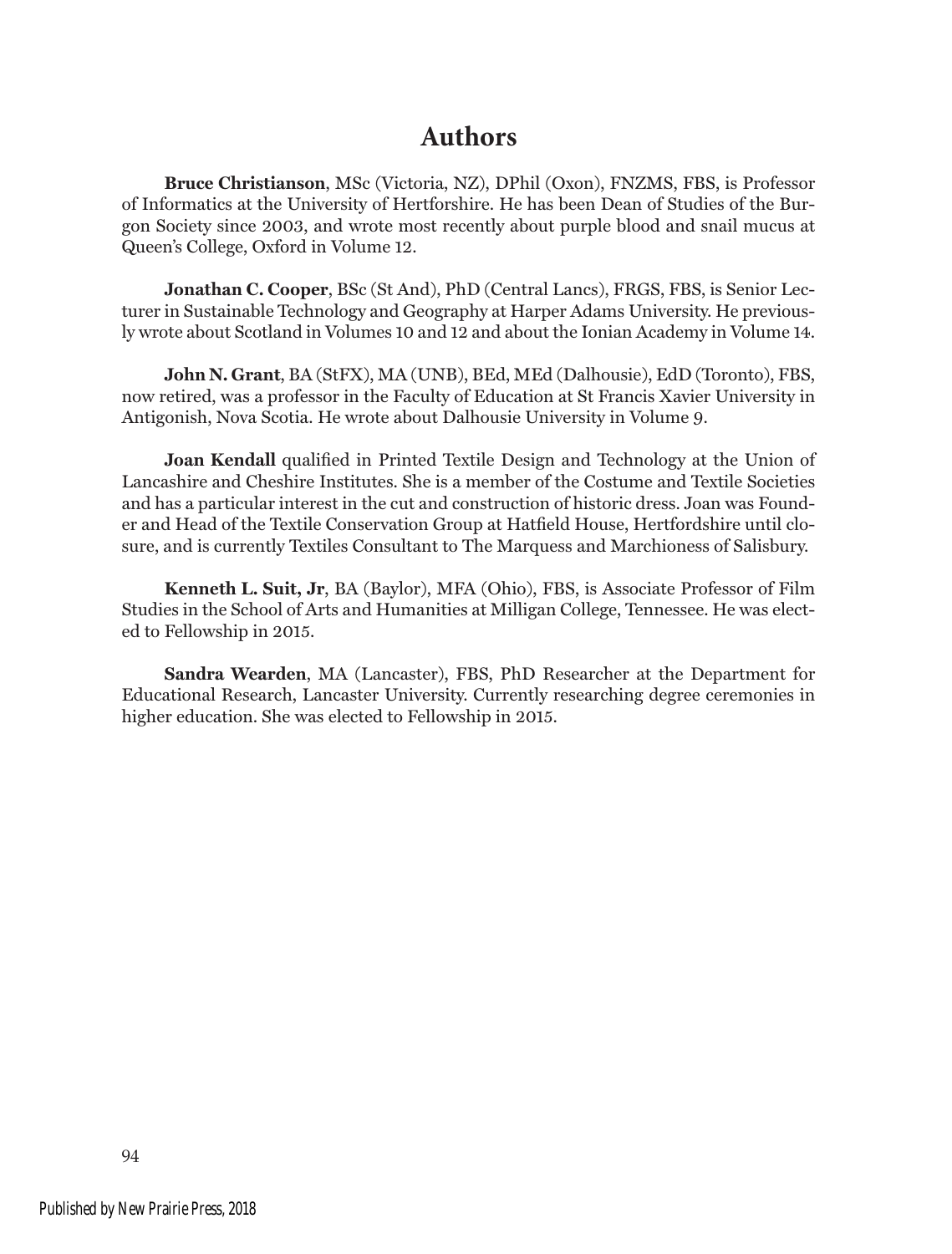## **Burgon Society Shop**

For deliveries within the UK, send your order with your remittance to: *Ian Johnson, Treasurer, The Burgon Society, 9 Pymore Road, Bridport, Dorset, DT6 3XE, UK.*

For deliveries to the US and Canada, you may order in two ways. You may receive an invoice through PayPal (in US Dollars) by writing to slw53@columbia.edu; or you may send your order with a cheque payable to The Burgon Society to: *Stephen Wolgast, The Burgon Society, 103 Kedzie Hall, 828 Mid-Campus Drive South, Kansas State University, Manhattan, KS 66506-1505, USA.* 

All prices include postage and packing within the UK, US and Canada.

If you are making a payment to the Society from outside the UK, US or Canada, you may either: transfer your payment by PayPal to the Society at this email address: iaj123 $@$ aol.com; or you may pay by banker's draft in UK pounds drawn on a corresponding UK bank; arrange for your bank to make a payment directly to our bank quoting IBAN GB37 MIDL 4001 2471 3762 33 and BIC MIDL GB2105N.

#### Books

Shaw's Academical Dress of Great Britain and Ireland, *3rd edition, Volume II: Non-*

*Degree-Awarding Bodies* 

Edited by Nicholas Groves

*Published in 2014 by the Burgon Society. Crown Quarto, bound, soft cover. 236 pages.* Members £14.50

(Non-members can buy direct from the printers at www.lulu.com at £18.50 or \$31.50)

The Vice-Chancellor's Committee: The University of West Bromwich Considers the Place of Academic Dress in a Contemporary University, *A dramatic discussion with three papers as appendices*

By Les Robarts

*Published in 2012 by the Burgon Society. A5, perfect binding. 76 pages.*

For price, please contact us through one of the email addresses at the top of this page.

Shaw's Academical Dress of Great Britain and Ireland*, 3rd edition, Vol. I*

Edited by Nicholas Groves *Published in 2011 by the Burgon Society. Crown Quarto, bound, soft cover. 452 pages.* Members £20.00.

(Non-members can buy direct from the printers at www.lulu.com at £27.50 or \$49)

#### Key to the Identification of Academic Hoods of the British Isles, *4th edition*  By Nicholas Groves

*Published in 2010 by the Burgon Society. A5, comb bound. 65 pages.* Members £8.00; Non-members £12.00

#### Malachite and Silver: Academic Dress of the University of Stirling

By Colin Fleming *Published in 2009 by the Burgon Society. A5, stapled.* Members £7.50; Non-members £10.00

#### University of London Academic Dress

By Philip Goff

*Published in 1999 by The University of London Press. A5, bound, soft cover. 56 pages.* Members £6.50; Non-members £8.75